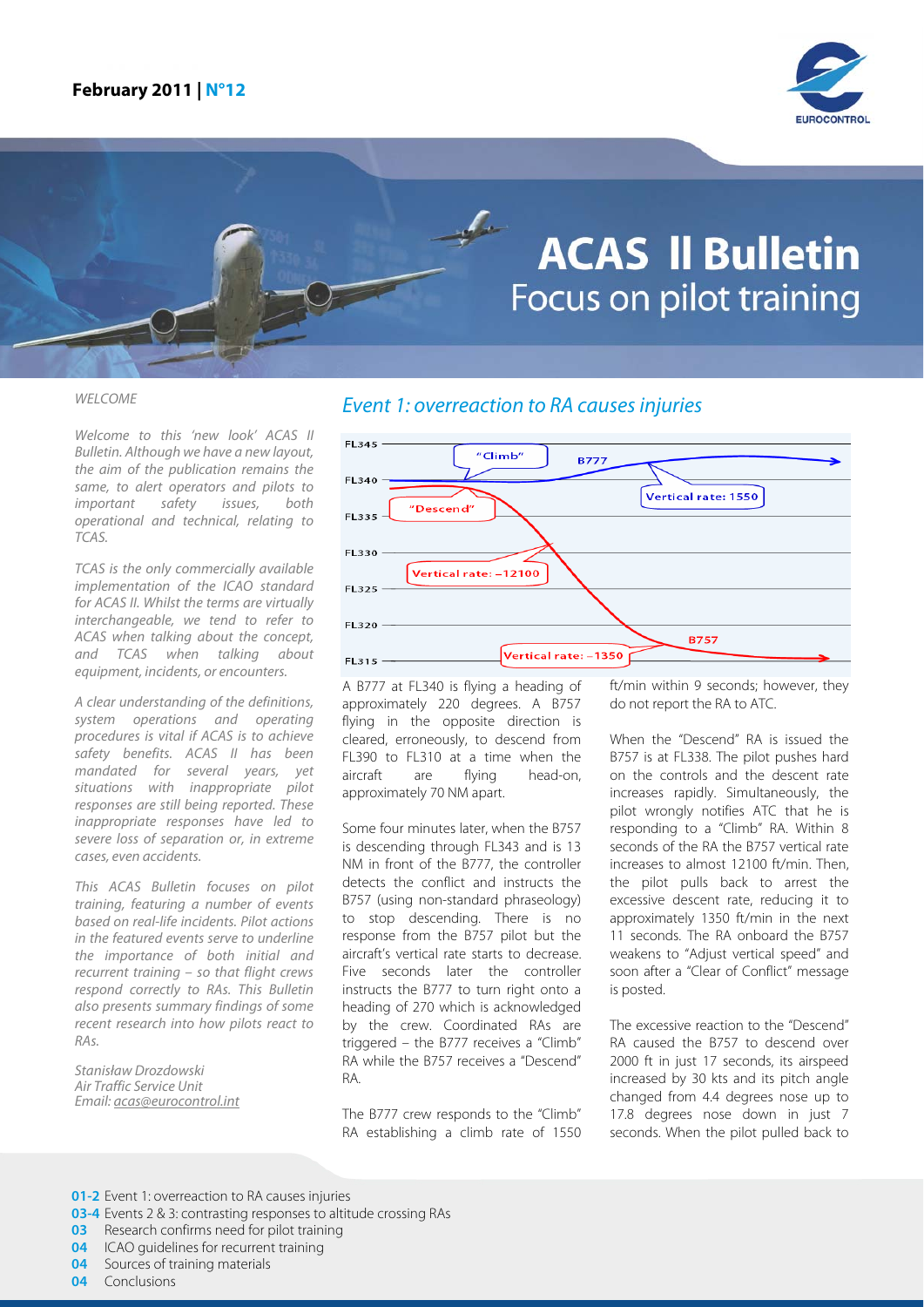arrest the excessive descent rate the acceleration changed from –1.06g to +2.48g (in 4 seconds) The resulting G- forces caused injuries to 21 occupants (4 seriously) and damage to the interior of the aircraft. The aircraft had to divert to a

nearby airport to seek medical assistance for the injured.

#### **Learning points:**

Pilots should avoid excessive responses to RAs: RAs never require vertical rates as excessive as described above. Responses to RAs must be followed as indicated on the flight deck instruments.

• **Vertical rates for initial RAs:** For initial RAs requiring a change in vertical speed, initiation of a response in the proper direction must be made within 5 seconds of the RA being displayed. For example, the "Descend" and "Climb" RAs require vertical speeds of 1500 ft/min. The change in vertical speed is accomplished by an acceleration of approximately 1/4 g to obtain the required vertical speed.

• **Vertical rates for subsequent RAs:** The response time is reduced to 2.5 seconds for subsequent RAs. The acceleration within which the change in vertical speed is accomplished is 1/3 g for increase rate and reversal RAs and 1/4 g for weakening and strengthening RAs.

• **Practical advice how to achieve the required acceleration is provided in JAA-TGL 11:** "An acceleration of approximately 1/4 g will be achieved if the change in pitch attitude corresponding to a change in vertical speed of 1500 ft/min is accomplished in approximately 5 seconds, and of 1/3 g if the change is accomplished in approximately 3 seconds. The change in pitch attitude required to establish a rate of climb or descent of 1500 ft/min from level flight will be approximately 6 degrees when the True Air Speed is 150 kts, 4 degrees at 250 kts, and 2 degrees at 500 kts. (These angles are derived from the formula: 1000 divided by TAS.)"

# Events 2 & 3: contrasting responses to crossing RAs

RAs requiring the pilot to cross through the altitude of an intruder aircraft are rare. They account for less than 2% of all RAs. ACAS is designed to select nonaltitude crossing RAs if these provide the desired vertical separation at the Closest Point of Approach. Only when that cannot be achieved will an RA with altitude crossing be posted. They are less intuitive than other RAs as they may give the pilot an impression that they are being wrongly directed towards the other aircraft. The following two events illustrate contrasting flight crew responses to crossing RAs, with correspondingly different outcomes.

#### Event 2

An RJ85 is cleared after departure to climb to FL150 on a heading of 330 degrees. An A330 is flying on a heading of 300 degrees descending towards its destination. The predicted trajectories of both aircraft are expected to cross with

a horizontal separation of less than 1 mile. The air traffic controller planned to clear the A330 to FL160 (1000 ft above the RJ85). However, the controller clears the A330 to FL150 by mistake.

Some time later, the controller instructs the RJ85 to turn right onto a heading of 345 degrees. When the aircraft are 2.5 NM and 2100 ft apart TAs are issued for both aircraft. A few seconds later, Short Term Conflict Alert warns the controller of the impending conflict. The controller issues avoiding action instructions to both aircraft:

"A330 turn right heading 360 degrees" "RJ85 turn left heading 270 degrees."

He subsequently gives the A330 a further instruction to turn onto a heading of 035 degrees and provides traffic information to the RJ85 pilot.

When the aircraft are 1.6 NM and 850 ft apart, a first RA is issued for the A330 –



"Maintain vertical speed, crossing maintain". The A330 at this point is descending at almost 2500 ft/min and this RA tells the pilot to continue this vertical speed crossing through the level of the threat aircraft. Two seconds later, the RJ85 which is climbing at 1500 ft/min, also receives a "Maintain vertical speed, crossing maintain" RA. Both pilots follow their RAs and make reports to ATC.

When the aircraft pass each other the A330 is over 600 ft below the RJ85, both RAs weaken to "Adjust vertical speed, adjust" which is soon followed by a "Clear of conflict" announcement.

#### **Learning points:**

• **RAs provide successful mitigation** against the risk of a midair collision.

**Follow RAs:** Correct and prompt responses to RAs are necessary to reduce the risk of serious incidents or accidents.

• **Crossing RAs:** Although they are rare, training programmes should cover them.

#### Event 3

A Cessna Citation is on the ground requesting start up and departure clearance. The Citation is not equipped with TCAS II. Its maximum take-off mass is below 5700 kg, so the aircraft is outside the current equipage mandate. The tower controller clears the Citation to climb to 3000 ft after take-off. The pilot reads back "4000 ft" and this incorrect read-back is not detected by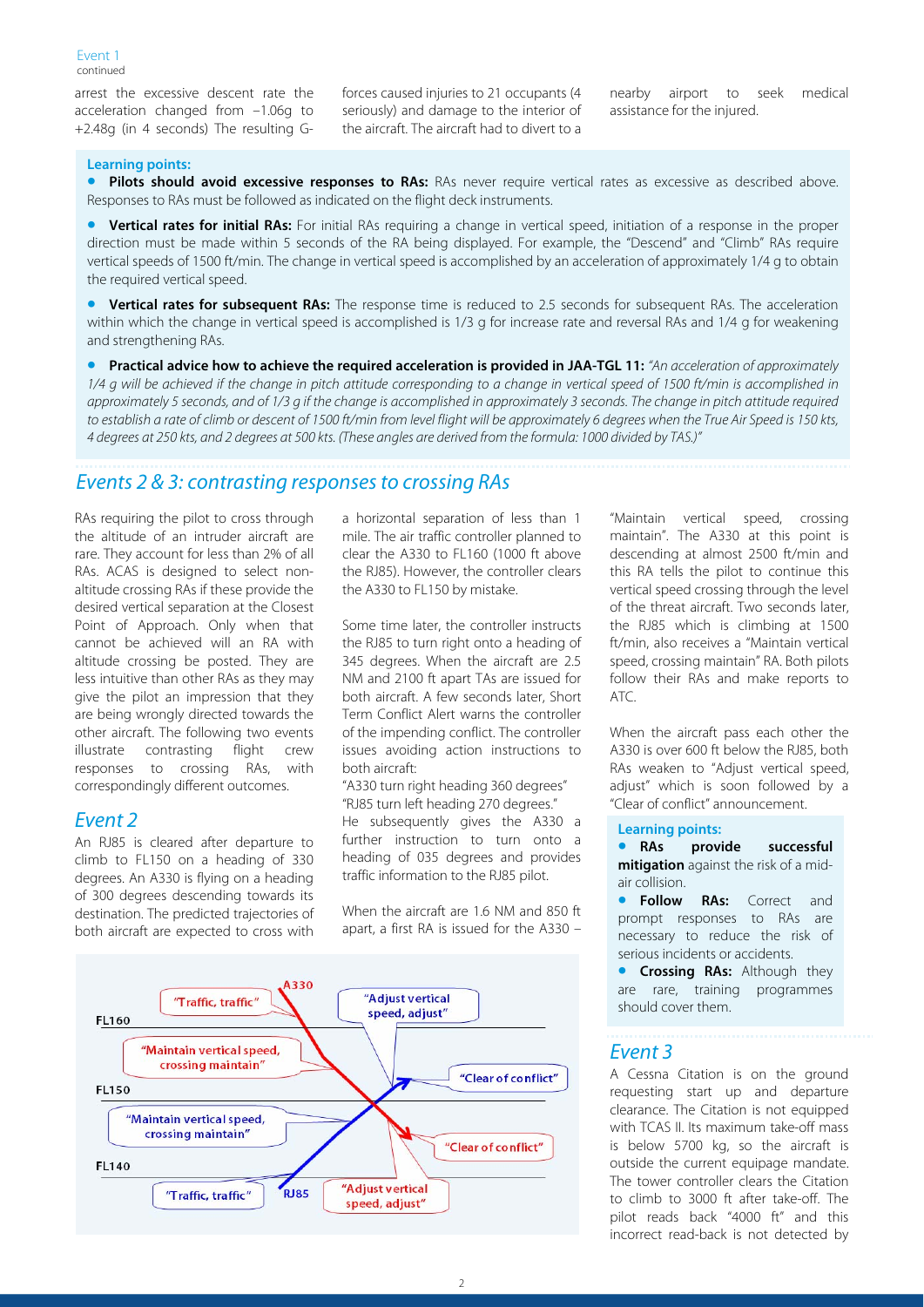the controller. Consequently, once airborne the aircraft is climbing to 4000 ft. At the time when the Citation gets airborne, a B777 is being vectored for an ILS approach to its destination. The B777 is cleared to descend to 4000 ft on a heading of 185 degrees. The B777 and the Citation are on radio frequencies of different ATC sectors.

As the aircraft converge, the Citation is turning onto a northerly heading, passing through 3000 feet climbing 3300 ft/min. At this point the B777 crew gets a TA against the Citation. Although not required, the B777 pilot reports the TA to ATC, "We have a traffic alert". During this radio transmission a "Crossing descent" RA is generated.

The B777 controller sees the conflict developing and suspects that an RA could already have been issued (but not



yet reported). He is aware that he should not issue any instructions to aircraft experiencing RAs, so he asks the B777 crew if they can climb back to 5000 ft, rather than instructing them to climb. Soon after that the RA on board the B777 strengthens to "Increase descent".

The B777 crew does not respond to the RAs and the B777 levels off at 4000 ft. Later, the Captain stated that seeing the

other aircraft on the TCAS display he was concerned that a descent would put his aircraft closer to the Citation.

The aircraft pass each other on a reciprocal heading just 0.5 NM apart horizontally and 100-200 ft vertically. Just seconds before they pass each other, the B777 receives a "Climb" RA. The B777 crew responds to this RA but by then the Citation is already behind.

#### **Learning points:**

#### B777 crew:

• **"Increase descent" or "Increase climb" (i.e. strengthening RAs).** RAs must be followed as a matter of priority. An initial RA will strengthen if insufficient response to the initial RA is detected, or if either aircraft accelerates toward the other aircraft. Pilots must be prepared to respond to strengthening RAs within 2.5 seconds.

• **"Climb NOW" or "Descend NOW" (i.e. reversal RAs)** will be posted when the intruder aircraft manoeuvres vertically in the direction of the other aircraft and the current RA is deemed to be not effective any more. RA reversals are rare (less than 1% of all RAs). Pilots must be prepared to respond to reversal RAs within 2.5 seconds.

• **TCAS traffic display:** it must not be used to try to determine the degree of collision risk.

**Reporting to ATC:** RAs that require a departure from the current ATC clearance or instruction must be reported to ATC. TAs are not required to be reported to ATC.

#### Citation crew:

• **Vertical speed:** 1000 feet before level off the vertical speed should not exceed 1500 ft/min if the flight crew is made aware of another aircraft at or approaching an adjacent altitude or flight level.

#### ATC:

**In the absence of an RA report**, ATC horizontal avoiding instructions will not adversely affect TCAS II RAs.

# Research shows the importance of pilot training

#### Do pilots always react to RAs and are they always flown correctly?

Recent research by EUROCONTROL has found that climb/descend RAs are correctly complied with in 65% of cases in en-route airspace and only 55% of cases in TMAs. The graph adjacent provides a breakdown of RAs that are not correctly complied with in TMAs and airspace respectively.

ACAS training is crucial to ensure that pilots correctly interpret and react to RAs and the ACAS pilot training is very important. Prompt and correct reaction to RAs is fundamental. The potential consequences of not reacting to an RA are clear, and responses that are too weak or too aggressive can have a negative impact on the effectiveness of TCAS.



#### Reaction to RAs in TMAs (<FL135) and in En-Route airspace (> FL135)

#### Study results for climb/descend RAs

In 19% of the cases in TMAs and 21% in En-Route airspace, climb/descend RAs are followed, but with an inappropriate vertical speed, either too high or too low. In 26% of the cases in TMAs and 14% in En-Route airspace, there is either no reaction from the crew or an opposite response.